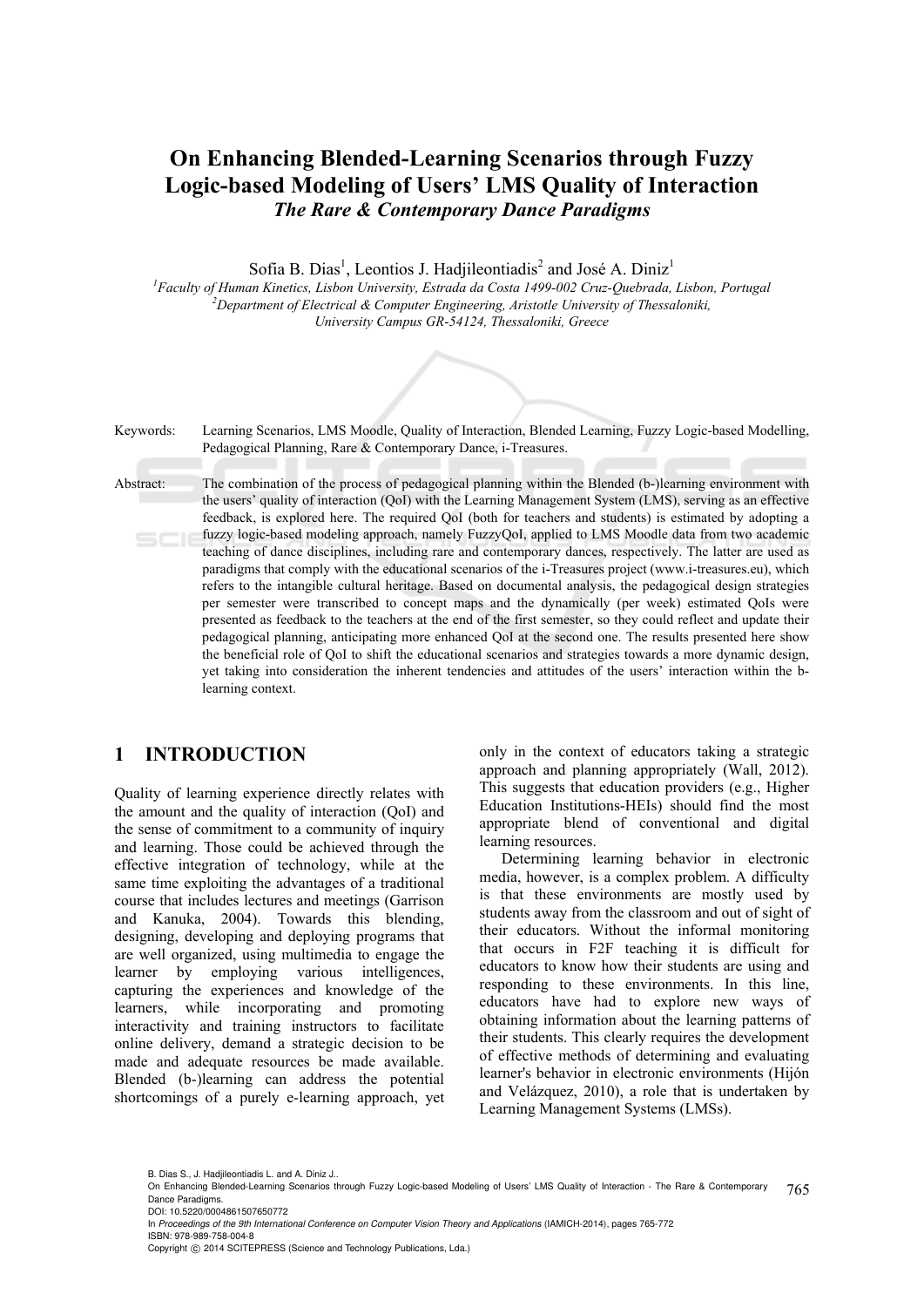The user's interaction with a LMS (e.g., Moodle) is actually realized within Online Learning Environments (OLEs), which are characterized by fastness and immediacy, i.e., the ability to quickly access a vast amount of information coupled with a plurality of Web 2.0 tools (Redecker et al., 2009). Apparently, the efficiency of the LMS depends on how effectively the users can access its multi-faceted benefits when interacting with it. According to Wagner (1994), the interaction can be seen as the occurrence of reciprocal events that require the existence of at least two objects and two actions, and when they influence each other. Chatteur et al. (2008), also report that in OLEs is not uncommon for individuals to interact spontaneously, i.e., without being motivated and/or encouraged through interaction strategies and/or activities. In addition, Herrington et al. (2007) argue that the (un)successful learning is intrinsically dependent on the degree of interaction that takes place in a specific educational context. Collins and Berge (1996) highlighted that learners tend to combine the new knowledge acquired by interacting with content, with their prior knowledge on that subject matter. Hence, interaction can be synthesized as an active process, which requires learners to do more than passively absorb information.

The QoI between learner with online content is one of the imperative factors in determining the efficacy of Web-based teaching-learning towards the creation and maintenance of sustainable learning communities (Grant and Thornton, 2007). Interaction with content is an internal dialogue of reflective thought that occurs between learner and the substance. Interaction is often triggered and supported by events in the learning environment-on how the learner interacts with what is to be learned.

A study carried out by McIsaac et al. (1999) explored interactions of doctoral students with an online environment and they concluded that student interactions were goal-focused. In another study (Hijón and Velázquez, 2006) it was shown that the average connections to the LMS was over thirty minutes. Analysis of learner's interactions may also be used to compare learning behaviors of different groups of students (Ramos and Yudko, 2008).

The aforementioned suggest the approach of user's LMS interactions from the perspective that reveals their quality, so the latter could be used to unfold the true nature of the users' attitude when interacting with the LMS within a b-learning environment. So far, works focused on QoI usually employ statistical analysis of LMS data, combined with transcripts of the discussions and exchanges of

teacher and learners within the online forums, specifically investigating the dimension, depth and category of exchanges occurred (Ping et al., 2010).

Following an alternative pathway, here, the *FuzzyQoI* model (Dias and Diniz, 2013) is adopted; the latter takes into account the users' (professors' and students') interactions, as expressed through the LMS usage within a b-learning environment, and, by translating the knowledge of the experts in the field to fuzzy constructs, estimates, in a quantitative way, a normalized index of the users' QoI. In this way, the estimated QoI could be used as effective feedback to the teachers, in terms of reconstructing their pedagogical planning and create updated concept maps (Novak and Gowin, 1996) towards more effective educational scenarios within blearning context. This process is exemplified here with two dance paradigms, i.e., rare and contemporary dance disciplines at a HEI, serving as a bet-set for the realization of b-learning scenarios within the i-Treasures project (www.i-treasures.eu), related with the capture of the Intangible Cultural Heritage (ICH) and learning the rare know-how of living human treasures (FP7-ICT-2011-9-600676-i-Treasures).

## **2 METHODOLOGY**

## **2.1 The** *FuzzyQoI* **Model**

In the effort to develop a successful evaluating system of the user's interaction with the LMS through the QoI, intelligent systems may play an important role, i.e., provide a model of the domain expert's evaluating system, with the promise of advanced features and adaptive functionality (Levy and Weld 2000). Based on the latter, a Mamdanitype (Tsoukalas and Uhrig 1996) fuzzy logic-based QoI modelling, namely *FuzzyQoI* scheme, was proposed by Dias and Diniz (2013). The *FuzzyQoI* model constitutes a Fuzzy Inference System (FIS) structure that is able to produce evaluative inferences upon input data. In particular, the latter correspond to the key-parameters and variables (metrics) of LMS Moodle involved within a blearning environment concerning the user's interaction with the system, whereas the outputted inference forms a quantitative measure of the user's overall QoI (Dias and Diniz, 2013).

The block diagram of the *FuzzyQoI* model is depicted in Figure 1. As it is apparent from the latter, the users (professors/students) interact with the LMS and the available 110 LMS Moodle metrics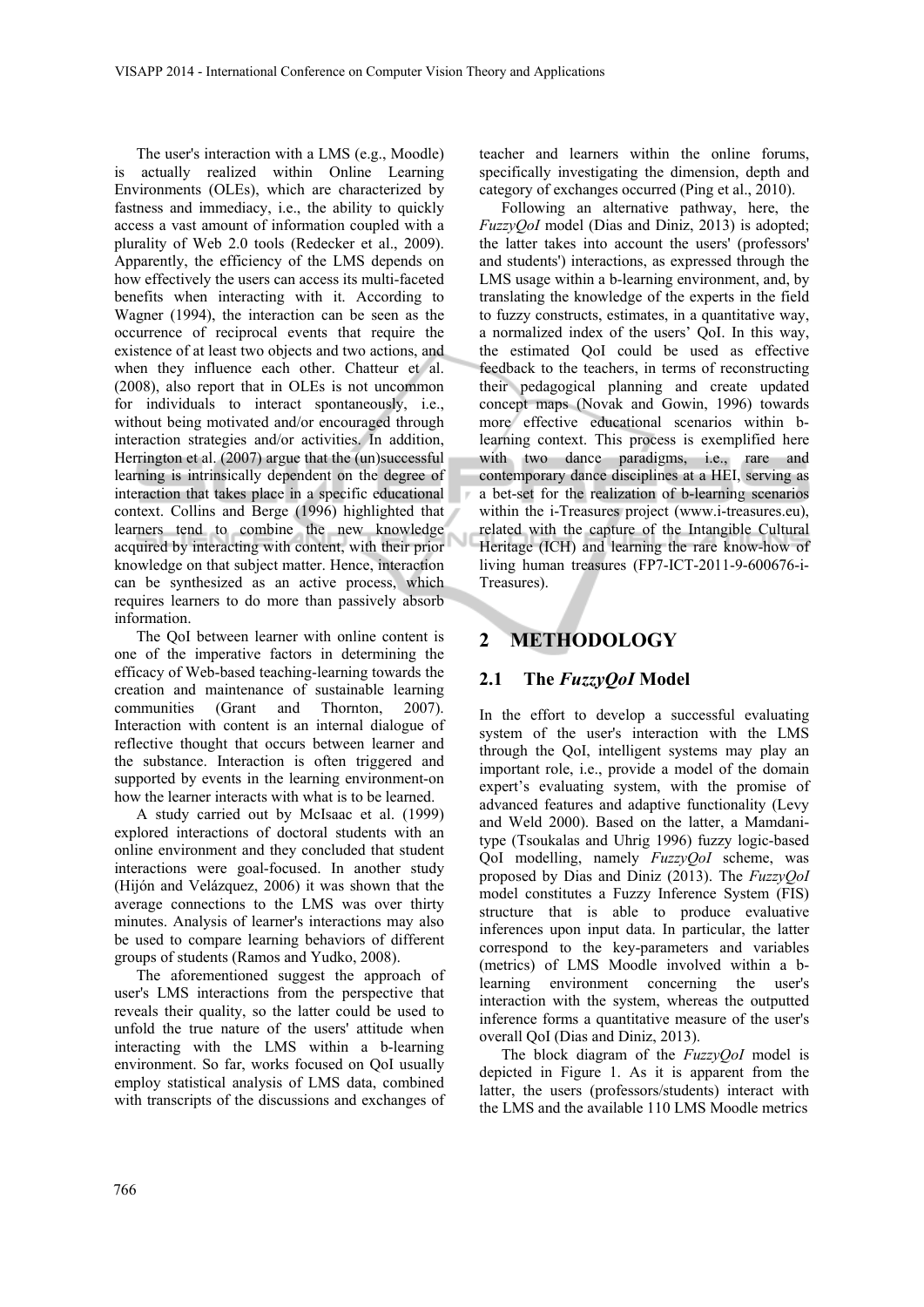

Figure 1: Block-diagram of the *FuzzyQoI* model (Dias and Diniz, 2013).

are corresponded to 12 categories that serve as inputs to the FIS structure. In an effort to efficiently handle the 12 input variables, these are grouped in three groups and a nested sequence of five FISs (FIS1-FIS5) is used to form the proposed *FuzzyQoI* scheme. The first level includes FIS1, FIS2 and FIS3, which output the values of View (V), Addition (AD) and Alteration (AL), respectively. In the second level of inference, V, AD and AL are considered as intermediate variables and are used as inputs to the FIS4, which outputs the value of Action (AC). Finally, in the third level of inference, the AC is considered as intermediate variable and along with Time Period (TP) and Engagement Time (ET) are used as inputs to the FIS5, which outputs the estimated QoI as the final output of the FuzzyQoI scheme (Dias and Diniz, 2013).

For the construction of the knowledge base of the *FuzzyQoI* scheme, an expert in the field of analyzing LMS Moodle data within the context of b-learning was used, for defining the structure of the membership functions used for each FS and the corresponding IF/THEN fuzzy rules.

In particular, a three-level of trapezoid membership functions corresponding to Low, Medium and High values, respectively, are used for the FIS1-FIS4, whereas a five-level of trapezoid membership functions corresponding to Very Low, Low, Medium, High and Very High values were

adopted for the final FIS5, increasing, this way, the resolution in the segmentation of the universe of discourse of the AC, TP and ET inputs and QoI output in the final FIS5. Analytical description of the *FuzzyQoI* model can be found in Dias and Diniz (2013).

## **2.2 C-Maps & Pedagogical Planning**

Concept Maps (C-Maps) represent an eclectic range of flexible tools in e/b-learning environments. In C-Maps, in general, concepts are arranged hierarchically, *i.e.*, more general concepts are placed higher on the map and specific concepts are located lower (Novak and Gowin, 1996). C-Maps are largely used in online environments that are able to be presented as learning tools in all stages of the learning process. The use of C-Maps as a way of promoting discussion and negotiation processes through communication tools can be really seen as a valuable learning tool.

Here, the notion of C-Maps is placed within the concept of pedagogical planning, so to facilitate the organization of educational scenarios (Olimpo et al., 2010). The realization of the latter is achieved by adopting the MindMup tool from the i-Treasures Pedagogical Planner (Bottino et al., 2013), which is a scalable cross-browser Web-based application developed in PHP, MySQL and JavaScript. It is conceived with the aim of supporting the design of pedagogical activities/scenarios, namely the descriptions, at different level of granularity, of the playing out of a learning situation or a unit of learning aimed at the acquisition of a precise body of knowledge through the specification of roles and activities. The Pedagogical Planner is essentially a teacher-oriented online tool, yet in the way it is used here, it could serve as a combinatory tool that incorporates both designing and planning of the educational interventions and feedback from the realization of the b-learning delivered instruction. In this way, causal relations between teachers' and students' at the level of their LMS-based QoI could be identified and teachers' metacognitive processes could be fired towards the enhancement of their pedagogical planning and delivery.

The Pedagogical Planner comprises both authoring and display capabilities, with specially designed functions and interface features in both cases. In particular, target population, learning context, content domain, objectives and metrics, along with available tools (such as MindMup), are the core characteristics of the Pedagogical Planner (see Figure 2).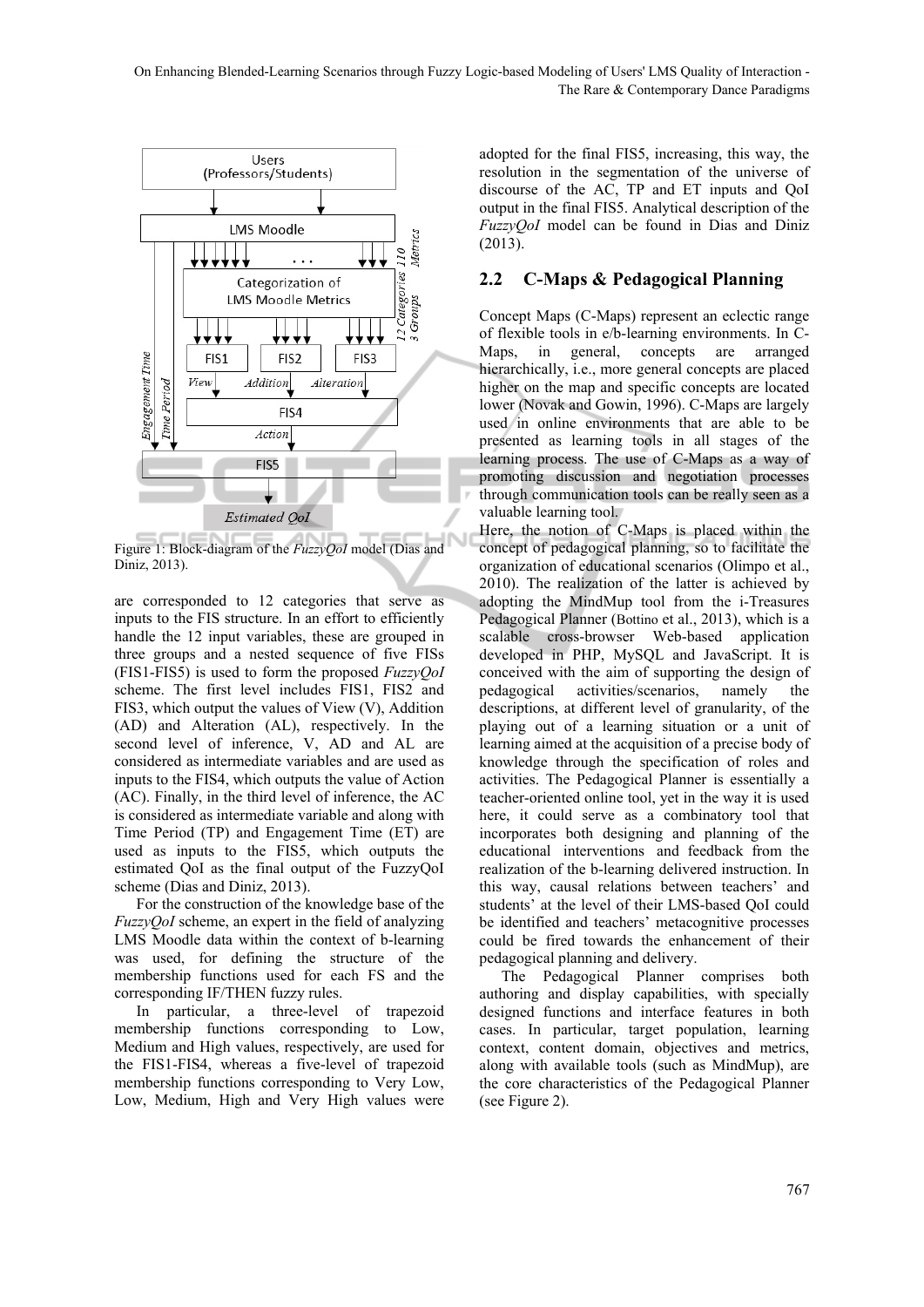

Figure 2: The main page of the Pedagogical Planner within the i-Treasures project (http://i-treasures.itd.cnr.it/).

To exemplify the combination of the *FuzzyQoI* model with the Pedagogical Planner two cases that resemble the use-cases of the i-Treasure project, i.e., the rare and contemporary dances, are used as paradigms and described in the subsequent section.

## **3 THE DANCE PARADIGMS**

The data used for the dance paradigms were drawn from the Faculty of Human Kinetics (FHK), University of Lisbon, Portugal, where the corresponding dance disciplines are realized within the b-learning context.

The data were categorized into two types, that is, the ones that relate with documental analysis regarding the pedagogical instruction of the disciplines (e.g., curriculum, teachers' planning strategies, online material) and the others coming from the LMS Moodle platform. The former were used to formulate transcribed C-Maps with the MindMup software (see Section 2.2), whereas the latter were used as input to the *FuzzyQoI* model for the estimation of the QoI for each user (teachers/students) per week. For each paradigm, the data from two teachers (combined teaching) and 10 students were used and analyzed for the duration of two academic semesters (S1: weeks 2-16, S2: weeks 23-38).

## **3.1 Rare Dances Planning**

Rare dances at the FHK, actually, belong to the Social Dances discipline, which aims to provide and develop ways to dance, able to contribute to a

students' education in a more complete, comprehensive and multifaceted way, through the diversity of approaches and multiplicity of perspectives developed in each dance form.

Moreover, the social dimension and respect of the act of dance are taken into account to enhance the knowledge and extend the application domain with multicultural approaches, revealing the nature and specificity of their contents. For example, dances from Greece (e.g., Tsamiko, Omonia), Belgium (e.g., Schaatsenrijdersdans), Servia (e.g., Savila Se Bela Loza, Vlaški) and other folklore expressions worldwide are approached and examined.

The planning of this discipline aims to construct



Figure 3: The MindMup output of the pedagogical planning of the rare dances context followed throughout the S1.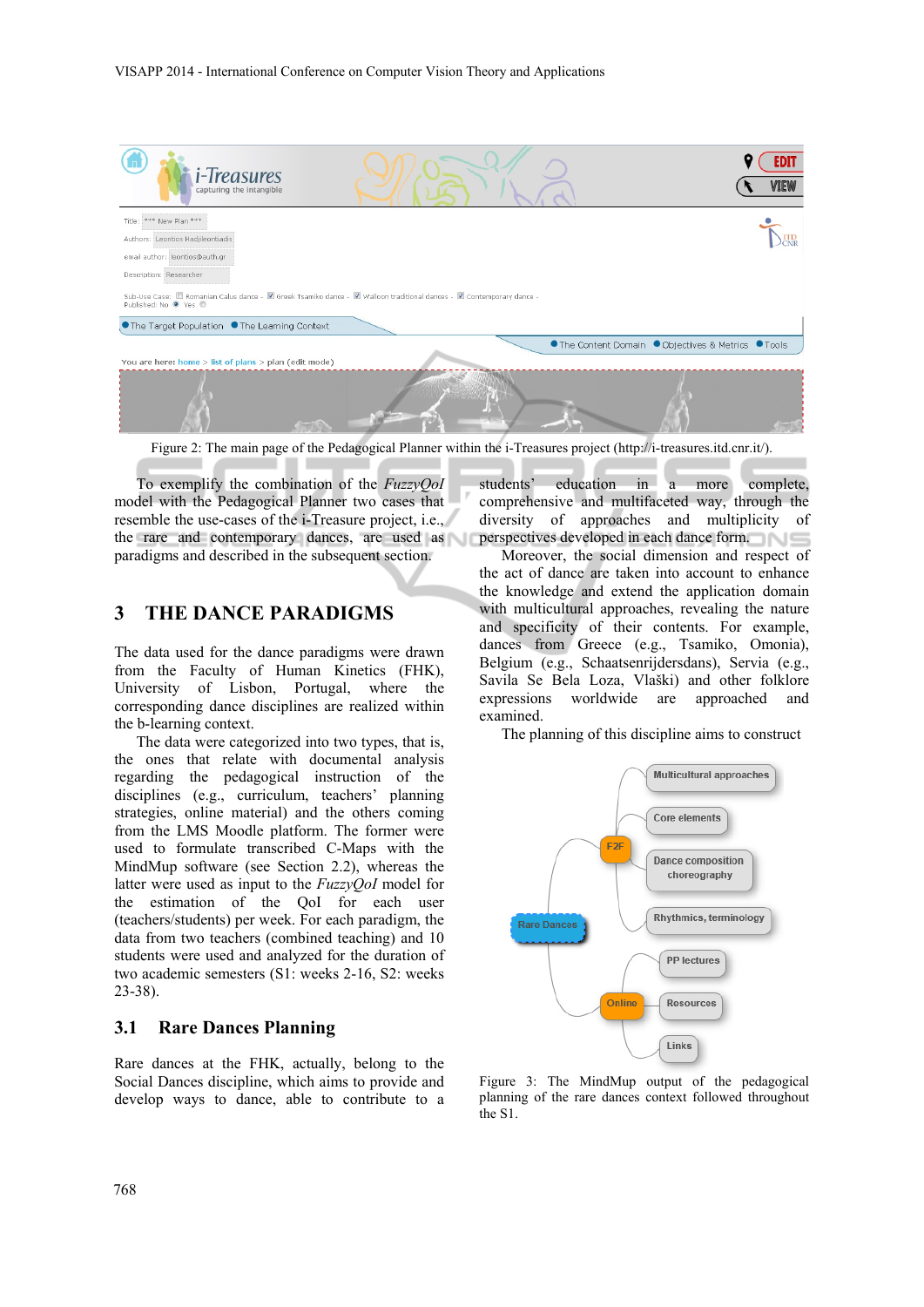On Enhancing Blended-Learning Scenarios through Fuzzy Logic-based Modeling of Users' LMS Quality of Interaction -The Rare & Contemporary Dance Paradigms

a place of experience and experimentation with different materials, choreographic and contextual, along with specific techniques for analysis, leading to "know-how" and the enlargement and consolidation of formal and expressive repertoire of the students.

To achieve the above goals within the b-learning context, both F2F and online learning activities are constructed. Figure 3 illustrates the pedagogical planning of the S1 in the form of the MindMup output, where the F2F and online components are shown in the form of connected branches.

#### **3.2 Contemporary Dances Planning**

Contemporary dances at the FHK are included in the Techniques of Theater Dances discipline, which aims to promote the analysis and study of motor vocabulary characteristic of modern and classical dance forms. The pedagogical planning includes practice of standardized modeling steps organized in simple exercises with repetitions and chained in sequence dances increasing complexity. Moreover, training skills of observation in situations of mutual learning, are also considered, being consistent with the principles and quality of dance movements.

Under this discipline, it is intended that students will be able to: know the fundamentals of the techniques of theatrical dance; perform the basic vocabulary of theater dance techniques addressed with correction at the level of bodily vectors and dynamic; play with fluency and accuracy through demonstration sequences danced in technical context; identify, characterize and describe the specific motor skills techniques dance theater addressed; cooperate with colleagues in group tasks; interact with faculty and/or colleagues by actively participating in the tasks; assess their technical performance and that of others and their participation in groups.

As in the case of rare dances, the above goals within the b-learning context are achieved by constructing both F2F and online learning activities, within a corresponding pedagogical planning of the S1, in the form of the MindMup output, depicted in Figure 4.

## **3.3 Estimated QoI Feedback & Pedagogical Planning Updating**

The LMS Moodle users' interaction data for S1 and S2 were fed to the FuzzyQoI model that outputted the corresponding estimated QoIs, i.e.,  $QoI_{S1,S2}^{RD/CDP,S}$ ,



Figure 4: The MindMup output of the pedagogical planning of the contemporary dances context followed throughout the S1.



Figure 5: The distribution of the estimated QoI of the rare dances (left column) and contemporary dances (right column) paradigms and corresponding users (professors: top, students: bottom). The S1 and S2 are denoted on the graphs with the vertical solid lines located at weeks 2 and 16 (S1) and weeks 23 and 38 (S2).

where the superscripts RD and CD indicate rare and contemporary dances, respectively, and P and S refer to professors and students, accordingly. The analytically estimated QoIs for both semesters and paradigms are holistically illustrated in Figure 5,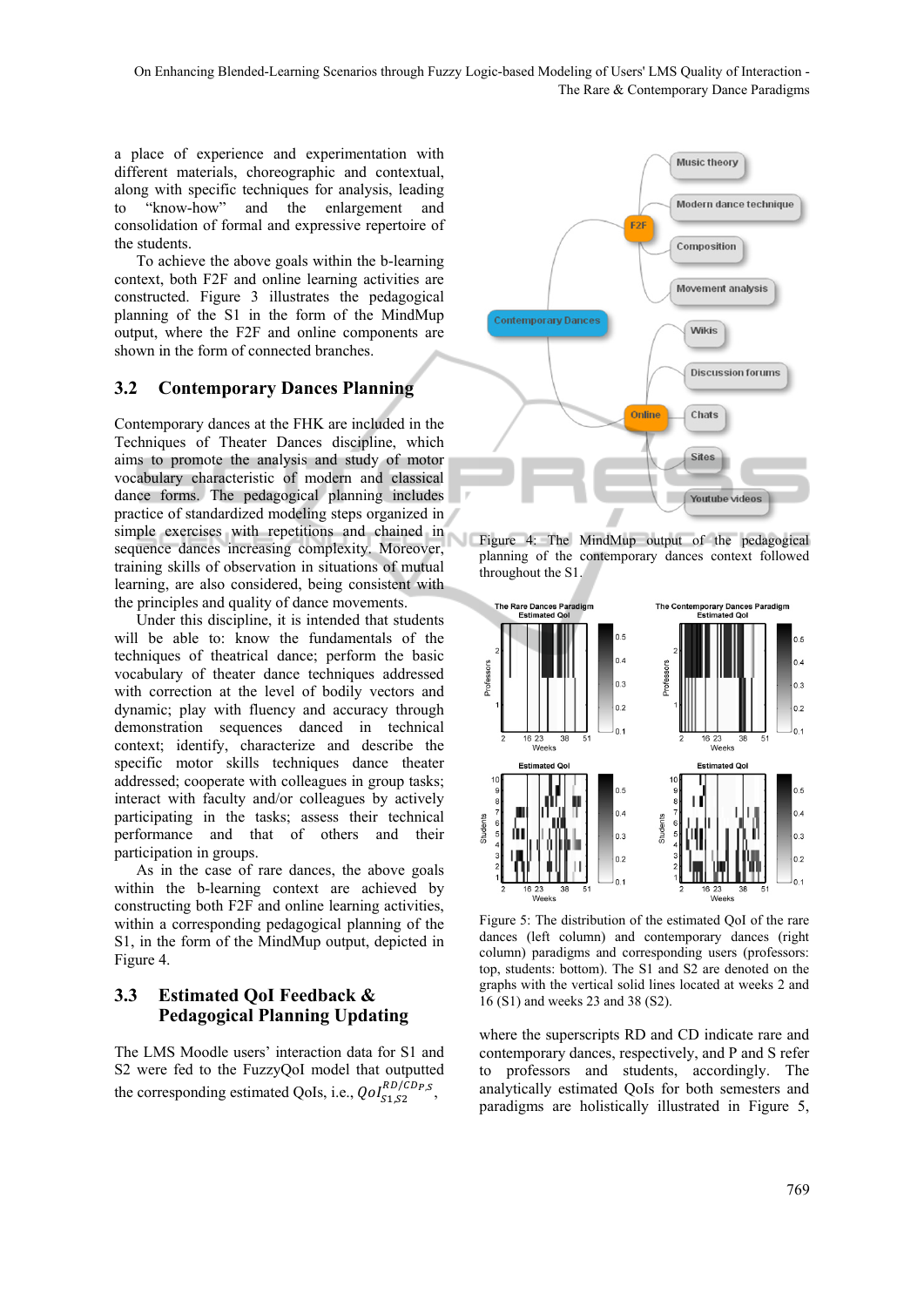whereas the corresponding mean values are depicted in Figure 6.

Although shown in Figures 5 and 6 in a sequential way, the  $QoI_{S1}^{RD/CD_{P,S}}$  values were solely presented to the corresponding teachers as a feedback at the end of S1, so they could reflect on these and readjust/update their pedagogical planning for the S2, accordingly, resulting, hence, in the derived  $QoI_{S2}^{RD/CDP,S}$  values shown in Figures 5 and 6. This updating process and its effect upon the pedagogical planning is presented in Figures 7(a) and 7(b) for the cases of rare and contemporary dances, respectively. As it is apparent from Figure 7, and in comparison with Figures 3 and 4, the feedback from the estimated QoI has led to changes in the pedagogical planning, particularly to the online components, in an effort to increase and/or sustain the users' LMS QoI of S2 at higher levels than those of S1.



Figure 6: The mean estimated QoI of the rare dances (top panel) and contemporary dances (bottom panel) paradigms and corresponding users (professors: black line, students: gray line). The S1 and S2 are denoted on the graphs with the vertical solid lines located at weeks 2 and 16 (S1) and weeks 23 and 38 (S2).

#### **4 DISCUSSION**

From the Figure 5 (top panel) it is clear that the two teachers incorporated in each discipline delivery had

a dissimilar behavior, regarding their QoI with the LMS. In particular, for the case of rare dances Professor #1-RD exhibited sparse interaction with the LMS, located at the beginning of S2 and after it, where as a significant change is noticed in the QoI of Professor #2-RD, who just initiated the LMSbased process at the beginning of S1 and after the QoI feedback she notably increased her QoI. For the case of contemporary dances, Professor #1-CD showed a quasi-periodic interaction with LMS at the beginning of S1, abandoned at the mid of S1 and almost for the whole duration of S2, exhibiting an increased QoI just before the end of S2. On the contrary, Professor#2-CD, showed almost a constant interaction with the LMS, exhibiting her high QoI values almost across the whole S1 duration and towards the end of S2. Regarding the students' QoI values, they were higher at S2 rather than in S1 for the rare dances case, whereas the opposite effect was noticed for the contemporary dance case.

Focusing at the mean estimated QoI of Figure 6, it is clear that the effect of the professors' QoI feedback was higher in the case of the rare dances (top panel) than the case of contemporary dances (bottom panel). Clearly, in the case of the rare dances, the sole peak of QoI at week 5 for the whole S1 has been extended to more sustained QoI values across S2, peaking also at the  $~0.5$  after the beginning of S2. This change in professors' QoI probably can be connected with the noticeable change in the students' QoI. In fact, at the S1, a hysteresis-like effect is noticed, as students' QoI starts growing only after professors' peak at week 5, peaks around the mid of S1 and tends to a decay towards the end of S1. On the contrary, the performance is totally different in S2, as the students show a tendency to exhibit synchronized QoIs with the ones of the professors, justifying the updated role of the LMS part in the b-learning activities during S2. In the case of contemporary dances, the hysteresis-like effect is seen between the professors' and students' QoI during S1, where despite the high QoI of the professors, the students QoI exhibits a slow increase towards the end of S1, whereas the updating of the pedagogical planning by the professors for the S2 has contributed mostly to the synchronization between the professors' and students' QoIs. In both cases, the professors acted in a reflective way by adjusting their pedagogical planning for the S2 and exhibited increased QoI (in both cases the QoI peaks are located within the S2).

Turning to pedagogical planning updating process of Figure 7, the shift towards more interactive and appealing online resources (e.g.,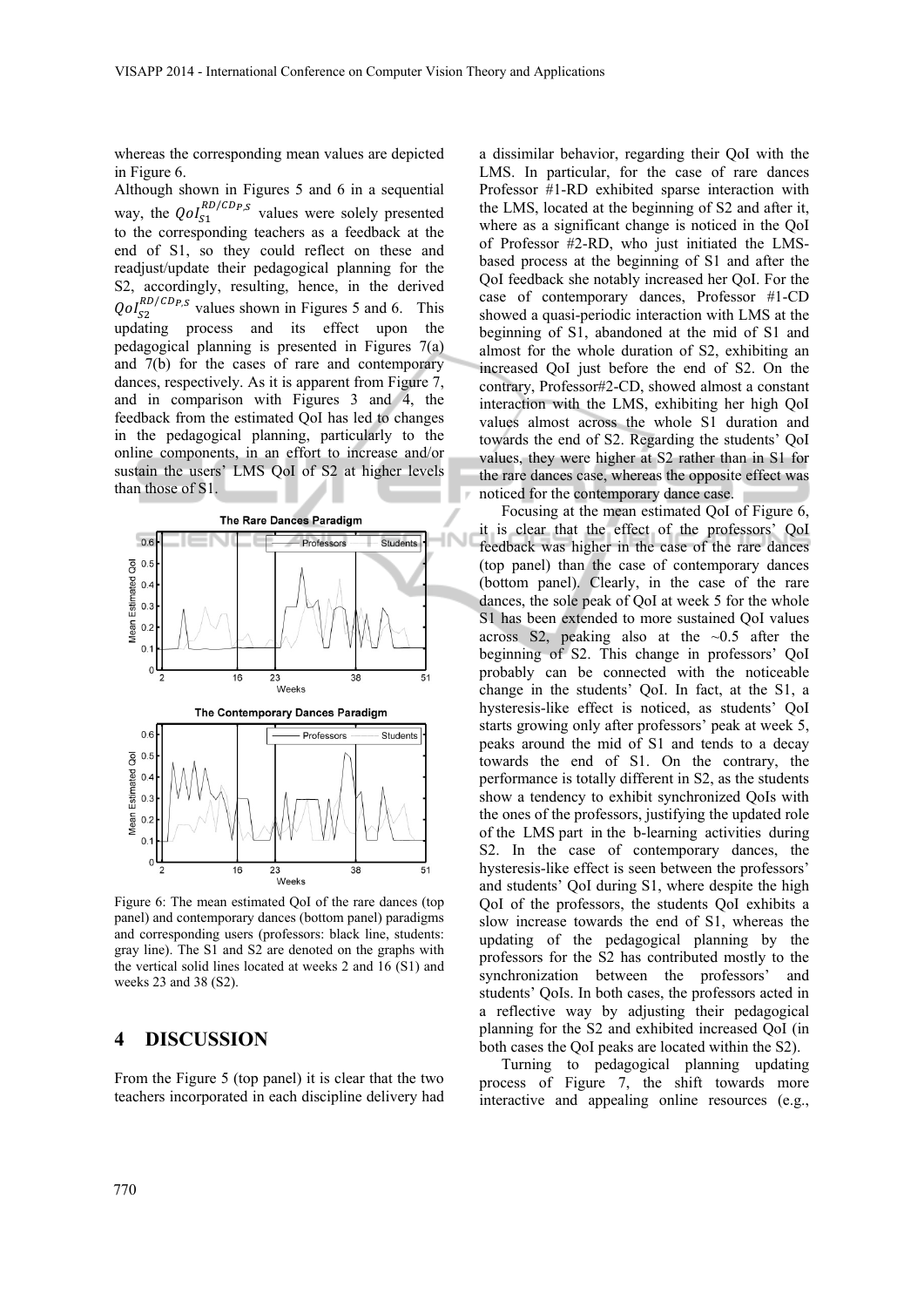On Enhancing Blended-Learning Scenarios through Fuzzy Logic-based Modeling of Users' LMS Quality of Interaction -The Rare & Contemporary Dance Paradigms



Figure 7: A schematic representation of the way the estimated QoIs by the FuzzyQoI model from the S1 were used as teachers' feedback to update the pedagogical planning of S2, along with the updates of the MindMup outputs from the initial version (followed throughout the S1-left) to the updated one (followed throughout the S2-right), for (a) the rare dances and (b) contemporary dances paradigms.

quizzes, discussion forums, blogs, videos, eportfolios) has turned the interest to LMS interaction, seeing the latter as a more enhanced source of information, which could accompany the F2F interaction and complement the effort towards multifaceted way of learning.

From the paradigms presented here it is apparent that the proposed approach could be extended to